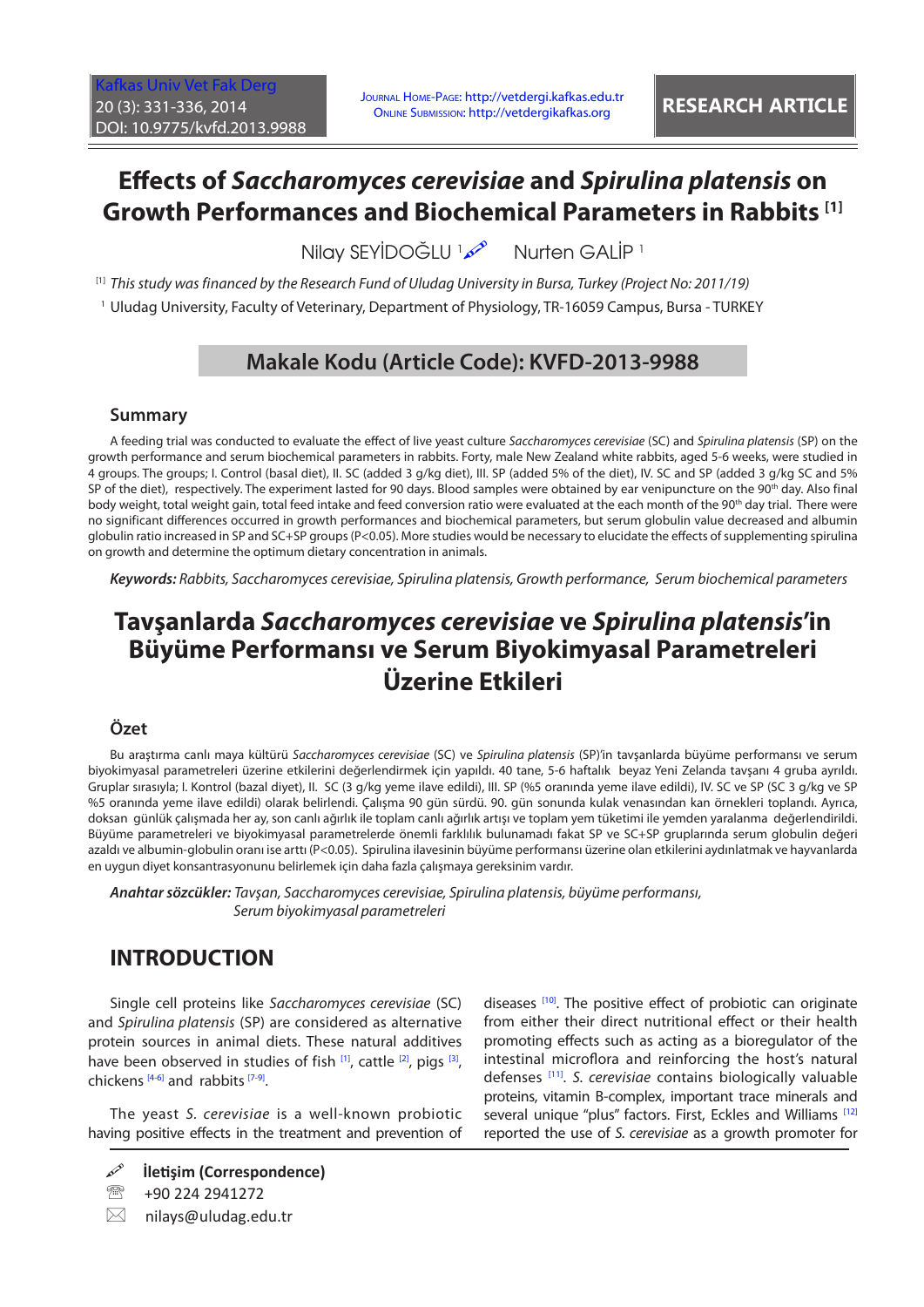ruminants. The inclusion of live yeast into animal feed has been shown to improve the digestibility, efficiency of feed utilization, and performance of animals [\[13,14\].](#page-5-0) The addition of Saccharomyces cerevisiae had a growth stimulating effect and generally, the responses were linearly related to the concentration of yeast  $[7]$  $[7]$ . Onifade et al.<sup>[7]</sup> studied with SC level at 1.5 g/kg and 3.0 g/kg, and they observed the positive effect on weight gain, feed intake and feed conversation ratio in rabbits. Eze and Ezema [\[15\]](#page-5-0) suggested that SC in level of 0.12 g/kg of diet had a beneficial effect on growth and health status of rabbit. *S. cerevisiae*. is also called as single cell protein  $[11,16]$ , has been shown to survive in the gastrointestinal tract while eliminating the potential pathogenic bacteria residing in channel [[17\].](#page-5-0) Also, Kimsé et al.<sup>[18]</sup> was found that the survival rate of yeast in digestive tract was higher in rabbits. However, this addition did not affect the feed intake, feed efficiency and final body weight of rabbits.

It has been suggested that probiotics binds to bile acids which results in a reduced serum cholesterol value [[19\].](#page-5-0) There are many conflicting studies about the effect of *S. cerevisiae* on serum lipid profile in animals. Although some of the studies showed reduction in cholesterol [\[5,16,20\],](#page-5-0) the others demonstrated no benefits [\[11,21\].](#page-5-0)

*S. platensis* is a microscopic filamentous alga, which contains several vitamins, especially vitamin  $B_{12}$  and provitamin A (beta-carotene). Also, it is rich in polyunsaturated fatty acids, phycocyanin  $[22,23]$  and phenolic compounds  $[24]$ . Over the years, many dietary supplements of *S. platensis* have a widespread use. *S. platensis* has been approved as a health food by the World Health Organization (WHO) and it will become one of the most alternative treatments in the  $21^{st}$  century  $[25,26]$ . Researchers have reported the effects of *S. platensis* on blood protein and lipid content [\[23,27,28\],](#page-5-0) and their antioxidant, antiviral and immunmodulator activities  $[24,29,30]$  in animals. According to some researchers, *S. platensis* and its extract may decrease the blood lipid values. Especially, phycocyanin and polyunsaturated fatty acids in *S. platensis* may play an important role in its hypocholesterolemic effect [[28,29,31\].](#page-5-0) Nagaoka et al.<sup>[[23\]](#page-5-0)</sup> reported that cholesterol is lowered by inhibition of the cholesterol absorption from jejunum and bile acid resorption from ileum with phycocyanin in *S. platensis*. In addition, other researchers proposed that *Spirulina platensis* may have an effect on the increments in plasma total protein, albumin and globulin values  $[6,32]$  $[6,32]$ in animals. These researchers stated that the increased concentrations of plasma total protein, albumin and globulin may be related to the high protein contents in *S. platensis* (with values ranging from 55-65% and includes all of the essential amino acids).

Contradictory results are available in the literatures of dietary Spirulina effects on the growth performances in rabbits [\[33-35\].](#page-5-0) Dalle Zotte et al.<sup>[\[33\]](#page-5-0)</sup> studied with female rabbits which reached a higher body weight due to high

feed intake with *S. platensis* addition. The efficiency of *S. platensis* for rabbit growing has been tested by Peiretti and Meineri <sup>[34]</sup>. They showed that the final weight. weight gain and feed efficiency did not differ significantly among the dietary treatments, but *S. platensis* inclusion at a level of 10% gave the highest feed intake. Similary, Gerencsér et al.<sup>[\[35\]](#page-5-0)</sup> had found no statistical differences for final weight and weight gain.

Although some studies have been performed in the performance of *S. cerevisiae* and *S. platensis* in animals <sup>[\[5,](#page-4-0)[16,23](#page-5-0)]</sup>, the combined effect of *S. cerevisiae* and *S. platensis* have not been addressed yet. This research was aimed to evaluate the combined effect of *S. cerevisiae* and *S. platensis* on growth performance and biochemical parameters. Also, there is not enough data about the effects of *S. platensis* in animals. So, this study contributes to an understanding of the literature about *S. platensis.*

## **MATERIAL and METHODS**

### *Animals, Groups and Feeding*

Forty male New Zealand white rabbits aged 5-6 weeks with 1000.9 g mean body weight were randomly allocated on a weight basis to four groups: I. Control, II. SC (added 3 g/kg diet), III. SP (added 5% of the diet), IV. Combination of SC and SP (added 3 g/kg SC and 5% SP of the diet), respectively. The rabbits were housed individually in metal cages and provided with separate facilities for feeding and watering. Feed and water were offered *ad libitum* to the rabbits throughout the 90 day trial. Basal diet (pelleted) was formulated to contain 2.500 kcal ME/kg metabolizable energy, 16% crude protein and was designed to meet maintenance requirements according to the NRC [[36\].](#page-5-0) Chemical composition and ingredients of the diet are provided in *Table 1* and *[Table 2](#page-2-0)*. Chemical analyses of diets were carried out according to AOAC [[37\].](#page-5-0) Basal diet was supplemented with *S. cerevisiae* live yeast culture (Yea Sacc<sup>1026</sup> Altech. Nicholasville:  $1x10^9$  CFU g<sup>-1</sup>) and/or *Spirulina platensis*.

The experimental protocols were approved by the Animal Care and Use Committee of Uludag University and are in accordance with the National Institute of Health Guide for the Care and Use of Laboratory Animals. The

| <b>Table 1.</b> Chemical composition of basal diet (%DM)     |             |  |  |  |
|--------------------------------------------------------------|-------------|--|--|--|
| <b>Tablo 1.</b> Bazal diyetin kimyasal içeriği (%Kuru Madde) |             |  |  |  |
| <b>Chemical Analysis</b>                                     | <b>Diet</b> |  |  |  |
| Dry matter %                                                 | 88.89       |  |  |  |
| Crude protein %*                                             | 16.00       |  |  |  |
| Ether extracts %*                                            | 3.52        |  |  |  |
| Crude fiber %*                                               | 10.95       |  |  |  |
| Ash                                                          | 7.68        |  |  |  |
| * Based on % dry matter                                      |             |  |  |  |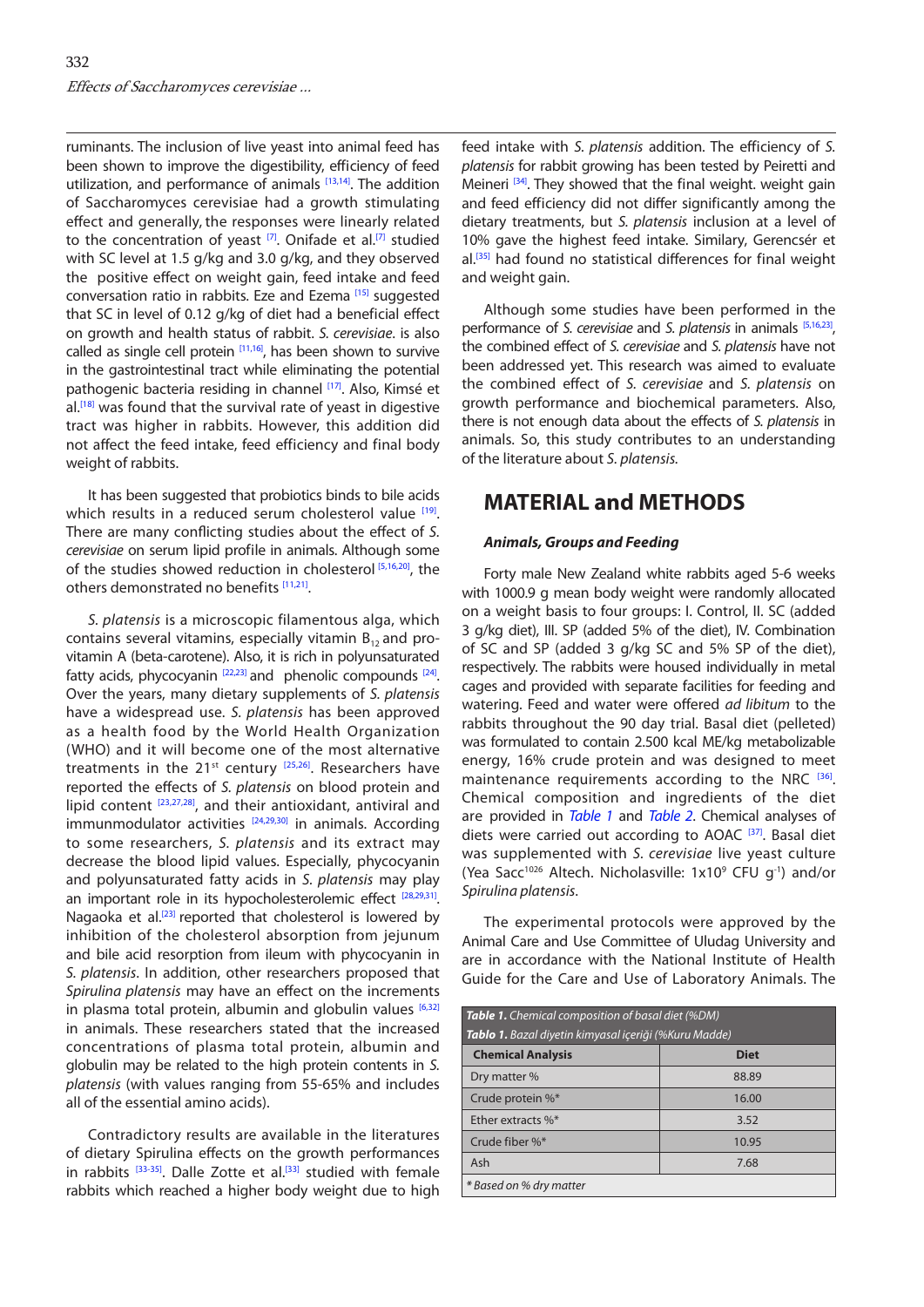<span id="page-2-0"></span>

| <b>Table 2.</b> Ratio of feed ingredients (%)<br>Tablo 2. Yem içeriği oranları (%) |                     |  |  |  |
|------------------------------------------------------------------------------------|---------------------|--|--|--|
| <b>Ingredients</b>                                                                 | <b>Usage Rate %</b> |  |  |  |
| <b>Barley</b>                                                                      | 30.00               |  |  |  |
| Corn14                                                                             | 17.61               |  |  |  |
| Rice bran                                                                          | 10.00               |  |  |  |
| Corn bran                                                                          | 3.60                |  |  |  |
| Alfalfa meal                                                                       | 25.00               |  |  |  |
| Soybean meal 46                                                                    | 10.83               |  |  |  |
| Limestone                                                                          | 1.40                |  |  |  |
| Dicalcium phosphate 18                                                             | 0.28                |  |  |  |
| Salt                                                                               | 0.80                |  |  |  |
| Methionine                                                                         | 0.09                |  |  |  |
| Anticoccidial                                                                      | 0.03                |  |  |  |
| Vitamin premix*                                                                    | 0.25                |  |  |  |
| Antioccidial                                                                       | 0.03                |  |  |  |
| <b>Total</b>                                                                       | 100.00              |  |  |  |

*Riboflavin 2.800 mg, Thiamin 1.200 mg, Pyridoxine 2.000 mg, Vit K 1.600 mg, Zinc 24.000 mg, Iron 2.000 mg, Iodine 400 mg, Manganese 32.000 mg, Selenium 60 mg, Copper 24.000 mg*

study was carried out with the permission of Uludag University Animal Experimentation Local Ethics Committee (Approval No: 2010-09/01).

#### *Measurements*

Initial body weight, final body weight, total body weight gain, total feed intake and feed conversion ratio of each rabbit were determined for growth performance in the each month of the 90<sup>th</sup> day trial. Blood samples were collected for non-anticoagulant tubes by ear venipuncture on the 90<sup>th</sup> day from overnight-fasted rabbits. Serum concentrations of total protein, albumin, globulin, total lipid, triglyceride, total cholesterol, low-density lipoprotein cholesterol (LDL-C), high-density lipoprotein cholesterol (HDL-C), glucose, creatinine, creatine kinase, amylase, lipase, urea, sodium, potassium, phosphorus, calcium, ferrous and activities of aspartate aminotransferase (AST), alkaline phosphatase (ALP) and alanine aminotransferase (ALT) were determined by "Clima MC15" auto analyzer (RAL, Barcelona, Spain).

#### *Statistical Analysis*

Statistical analyses were performed with SPSS [[38\]](#page-5-0) (Version 17.0; Chicago.IL). Data were tested for normality distribution and variance homogeneity assumptions. All the values were grouped and the means and standard errors were calculated. One-way ANOVA was applied to the all parameters to examine the difference between groups. Differences were considered significant at P<0.05. If the difference between groups was provided to be significant (P<0.05), differences evaluated by Tukey's test  $[39]$ . On the other hand, in non-homogenous groups, differences between means were analyzed by Kruskal Wallis and following Mann Whitney U test between groups one by one [\[40\].](#page-5-0)

## **RESULTS**

Performance characteristics of the control and experimental groups (SC, SP and SC+SP) are presented in *[Table 3](#page-3-0)*. There were no significant changes in the growth performances of the groups, monthly or at the end of the experiment. Nevertheless there were no significant changes in the serum biochemical indices, as shown in *[Table 4](#page-3-0)*; only the serum globulin value was significantly (P<0.05) lower and albumin-globulin ratio was significantly higher in the SP and SC+SP groups compared to the Control and SC groups. Also, data on serum cholesterols, enzymes and minerals are summarized in *[Table 4](#page-3-0)*. There were no changes in these parameters (P>0.05).

## **DISCUSSIONS**

*S. cerevisiae* and *S. platensis* have received attention as a good probiotic and prebiotic organism that can maintain growth performance characteristics, and also associated with health promoting effects. The present study is an attempt to identify natural effects of SP, SC and SP+SC combinations for rabbits. According to the results of this study, although not statistically significant, supplementing rabbit with a combination of *S. cerevisiae* and *S. platensis* had increased on mean body weight and body weight gain. The monthly body weight gain, feed intake and feed conversation ratio of rabbits were not significantly affected by SC, SP and combination of SC and SP. In addition to, the feed conversation ratio was affected positively in the group of feeding *S. platensis*.

The effect of *S. platensis* on growth performance values in animals was determined by some researchers  $[2,41,42]$  $[2,41,42]$ . Heidarpour et al.<sup>[[2\]](#page-4-0)</sup> studied with 3 levels of *S. platensis* (2, 6 and 25 g) in Holstein calves and they reported that there were no significant differences in weight gain, daily feed intake and feed conversion ratio. Also, Dernekbasi et al.<sup>[\[42\]](#page-5-0)</sup> added 10%, 20%, 30% and 40% *S. platensis* into diet of fish and determined no effect on the growth parameters among groups. However, there are some reports indicating a significant increase in the body weight gain by dietary *S.*  platensis supplementation [\[1](#page-4-0)[,41,44\].](#page-5-0) In the present study, there were no significant differences in growth performances among the groups, but mean feed conversion ratio was slightly lower in the *S. platensis* group than the other groups. Similar to our results, Peiretti and Meineri [[34\]](#page-5-0) observed no significant differences in growth performances in rabbits fed with *S. platensis* supplementation. The mechanisms of growth promotion of yeast culture in rabbits, turkey poults and broiler chickens and the positive relationship between *S. cerevisiae* and animal performance characteristics have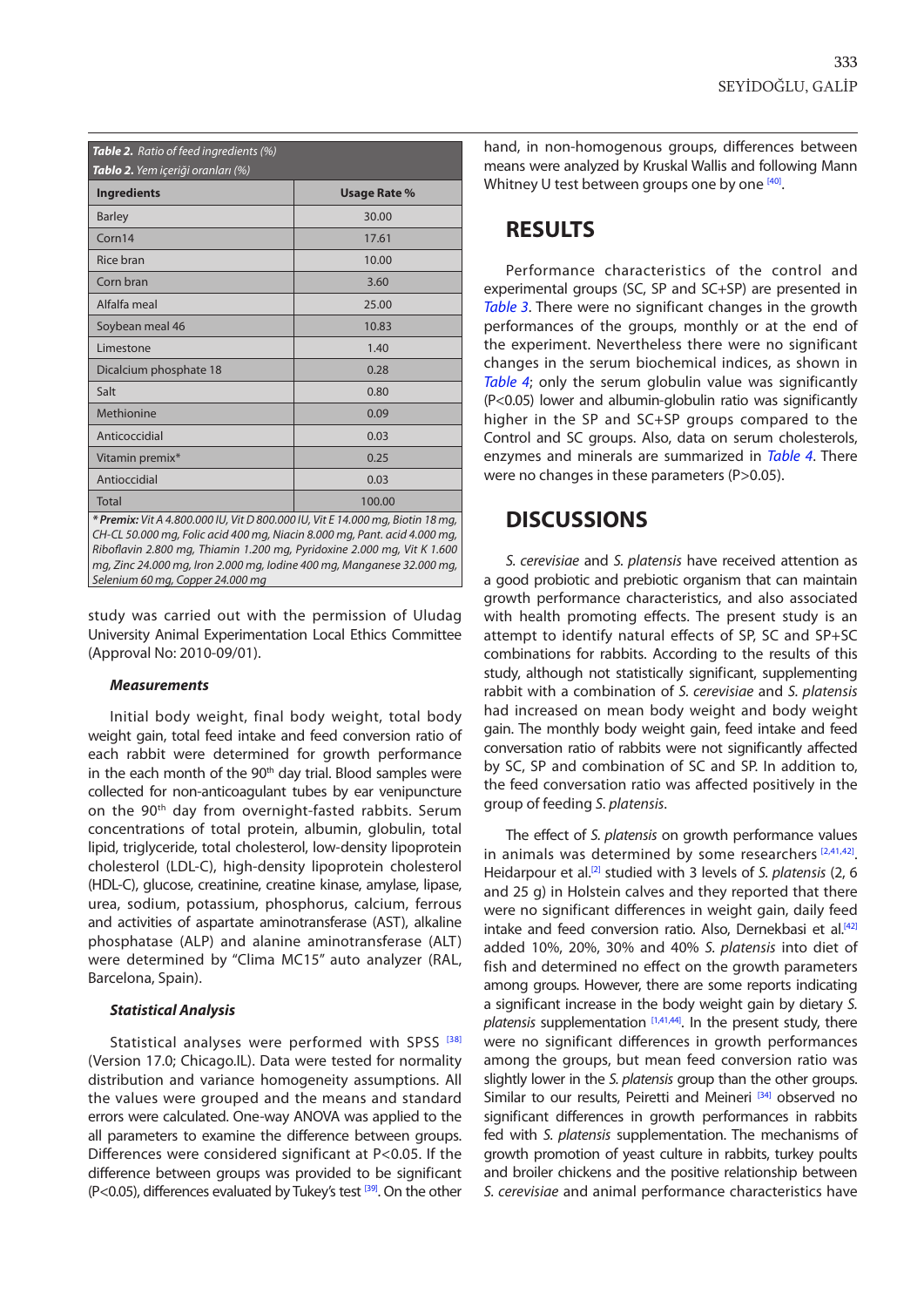<span id="page-3-0"></span>

| Table 3. Growth performances characteristics of rabbits in control and experimental groups (mean $\pm$ standard error, $n=40$ )<br>Tablo 3. Kontrol ve deney gruplarının büyüme performansı değerleri (ortalama±standart hata, n=40) |                                                                                                |                                                                                      |                                                                                              |                                                                                         |  |  |
|--------------------------------------------------------------------------------------------------------------------------------------------------------------------------------------------------------------------------------------|------------------------------------------------------------------------------------------------|--------------------------------------------------------------------------------------|----------------------------------------------------------------------------------------------|-----------------------------------------------------------------------------------------|--|--|
| <b>Traits</b>                                                                                                                                                                                                                        | Control $n=10$                                                                                 | $SCn=10$                                                                             | $SPn=10$                                                                                     | $SC+SPn=10$                                                                             |  |  |
| Initial body weight (g)<br>Final body weight (g)<br>Total weight gain (g)<br>Total feed intake (g)<br>Total feed conversion ratio                                                                                                    | $1009.20 \pm 73.94$<br>2662.40+48.37<br>$1653.20 + 83.78$<br>7785.40+236.97<br>$4.79 \pm 0.23$ | 1009.56±76.15<br>2717.78 + 83.42<br>1680.22+69.89<br>8431.33±143.90<br>$5.08 + 0.22$ | $1009.20 \pm 75.45$<br>2677.00±80.01<br>$1695.20 + 82.56$<br>7443.40+292.25<br>$4.48 + 0.25$ | 1009.20±78.57<br>2718.80±100.50<br>1709.60±77.93<br>7815.80 + 317.52<br>$4.60 \pm 0.16$ |  |  |
| First Month (0-30 days)                                                                                                                                                                                                              |                                                                                                |                                                                                      |                                                                                              |                                                                                         |  |  |
| Live weight (g)<br>Body weight gain (g)<br>Feed intake (q)<br>Feed conversion ratio                                                                                                                                                  | 1771.60±44.61<br>762.40+47.98<br>2181.60+99.89<br>$2.99 + 0.27$                                | 1859.56+63.03<br>822.00+48.31<br>2400.00 + 56.95<br>$2.99 + 0.18$                    | 1847.60+63.52<br>838.40±44.01<br>2119.00±71.63<br>$2.60 + 0.18$                              | 1824.20+82.00<br>815.00 + 32.55<br>2179.80±137.88<br>$2.67 \pm 0.10$                    |  |  |
| Second Month (30-60 days)                                                                                                                                                                                                            |                                                                                                |                                                                                      |                                                                                              |                                                                                         |  |  |
| Live weight (g)<br>Body weight gain (g)<br>Feed intake (q)<br>Feed conversion ratio                                                                                                                                                  | 2353.60 ± 38.17<br>582.00+23.81<br>2990.00 + 81.09<br>$5.19 \pm 0.20$                          | 2398.44+83.07<br>538.89+37.21<br>3377.78±116.04<br>$6.66 \pm 0.77$                   | 2386.60 ± 70.12<br>539.00+51.05<br>2862.00±151.21<br>$5.63 \pm 0.45$                         | 2398.80+95.18<br>574.60±46.54<br>2954.20±173.37<br>$5.40 \pm 0.43$                      |  |  |
| Third Month (60-90 days)                                                                                                                                                                                                             |                                                                                                |                                                                                      |                                                                                              |                                                                                         |  |  |
| Live weight (g)<br>Body weight gain (g)<br>Feed intake (q)<br>Feed conversion ratio                                                                                                                                                  | 2662.40+48.37<br>$308.80 + 26.50$<br>2853.80±152.88<br>$9.63 + 0.66$                           | 2717.78 + 83.42<br>$319.33 + 30.13$<br>2986.89±142.84<br>$10.21 \pm 1.23$            | 2677.00±80.01<br>317.80 ± 30.46<br>2552.40 ± 142.01<br>$8.68 + 0.91$                         | 2718.80±100.50<br>$320.00 + 23.70$<br>2861.80±99.18<br>$9.30 + 0.62$                    |  |  |

*Table 4. Serum biochemical indices of rabbits in control and experimental groups. (mean±standard error, n=40) Tablo 4. Kontrol ve deney gruplarının serum biyokimyasal değerleri (ortalama±standart hata, n=40)* **Biochemical Parameters Control SC SP SC+SP** Total protein (g/dl) Albumin (g/dl) Globulin (g/dl) Albumin/Globulin 6.78±0.27 3.56±0.20  $3.16 \pm 0.22$ <sup>a</sup>  $1.19 \pm 0.12$ <sup>a</sup>  $6.60 + 0.48$ 3.90±0.18  $3.27 \pm 0.25$ <sup>a</sup>  $1.27 \pm 0.12$ <sup>a</sup> 6.13±0.16 3.91±0.14  $2.31 \pm 0.13^b$  $1.75 \pm 0.13^b$ 6.30±0.22 4.13±0.92  $2.29 \pm 0.21$ <sup>b</sup> 1.95±0.18b Total lipid (mg/dl) Triglyceride (mg/dl) Cholesterol (mg/dl) HDL cholesterol (mg/dl) LDL cholesterol (mg/dl) LDL/HDL ratio 378.50±7.90 119.40±8.24 53.60±7.87 31.60±4.40 15.25±1.43 0.59±0.10 385.78±3.55 114.89±10.71 62.67±8.12 30.11±3.18 17.37±328 0.64±0.15 364.70±7.31 113.40±10.71 63.00±10.86 38.40±5.65 16.92±2.34 0.50±0.09 375.70±7.11 107.10±7.97 77.00±8.97 37.90±5.78 21.02±5.36 0.58±0.15 Urea (mg/dl) Glucose (mg/dl) Creatinine (mg/dl) Creatinine kinase (U/L) Amylase (U/L) Lipase (U/L) 40.90±2.77 138.80±6.23 0.84±0.08 602.80±196.96 509.40±42.68 153.60±6.44 37.89±4.30 167.67±15.69 0.80±0.09 556.56±125.89 425.56±35.01 163.55±11.95 38.70±2.19 133.9±8.23 0.81±0.06 473.70±115.80 518.10±40.50 147.50±9.32 34.90±1.72 130.70±6.94 0.92±0.05 310.40±51.70 454.10±29.02 156.00±4.49 Phosporus (mg/dl) Calcium (mg/dl) Sodium (mmol/l) Ferrous (mmol/l) Potassium (mg/dl) 6.23±0.24 12.52±0.61 159.30±4.14 56.19±2.65 4.70±0.21 5.69±0.41 10.73±0.58 167.44±9.18 51.92±4.45 4.56±0.24 6.34±0.37 10.47±0.74 151.80±8.88 43.55±5.92  $4.61 \pm 0.15$ 5.85±0.32 10.38±0.62 171.50±3.72 55.84±4.32 4.55±0.20 GOT (U/l) GPT (ALT) (U/l) ALP  $(11/1)$ 33.30±6.45 56.80±11.20 427.00±29.92 40.67±5.62 61.56±6.29 369.67±28.84 36.10±7.03 52.00±8.70 402.50±23.87 45.90±8.21 66.70±10.82 398.60±31.16 *Different superscripts a, b, show differences (P<0.05) between groups*

been reported [\[4,5](#page-4-0),[43,45\].](#page-5-0) Onifade and Babuntae [\[4\]](#page-4-0) studied in broiler chicks with a diet containing 6.0 g/kg *S.cerevisiae* yeast. They interpreted that yeast may effect on improving feed quality. On the contrary, Lambertini et al.<sup>[[45\]](#page-5-0)</sup> and Chaudhary et al.[\[43\]](#page-5-0) reported that yeast did not affect live weight, daily weight gain and feed intake in New Zealand rabbits. Also, in our study, growth parameters were not affected by the addition of the SC *(Table 3)*.

*S. platensis* and *S. cerevisiae* are used as a supplement because of their protein, vitamin and mineral content. In the present study, serum globulin value was significantly lower, and therefore albumin-globulin ratio was significantly higher in groups fed SP and SC+SP compared to the control and SC groups (*Table 4*, P<0.05). Globulin fractions were not determined in this study, so we do not know the source of the decline in the value of globulin. However,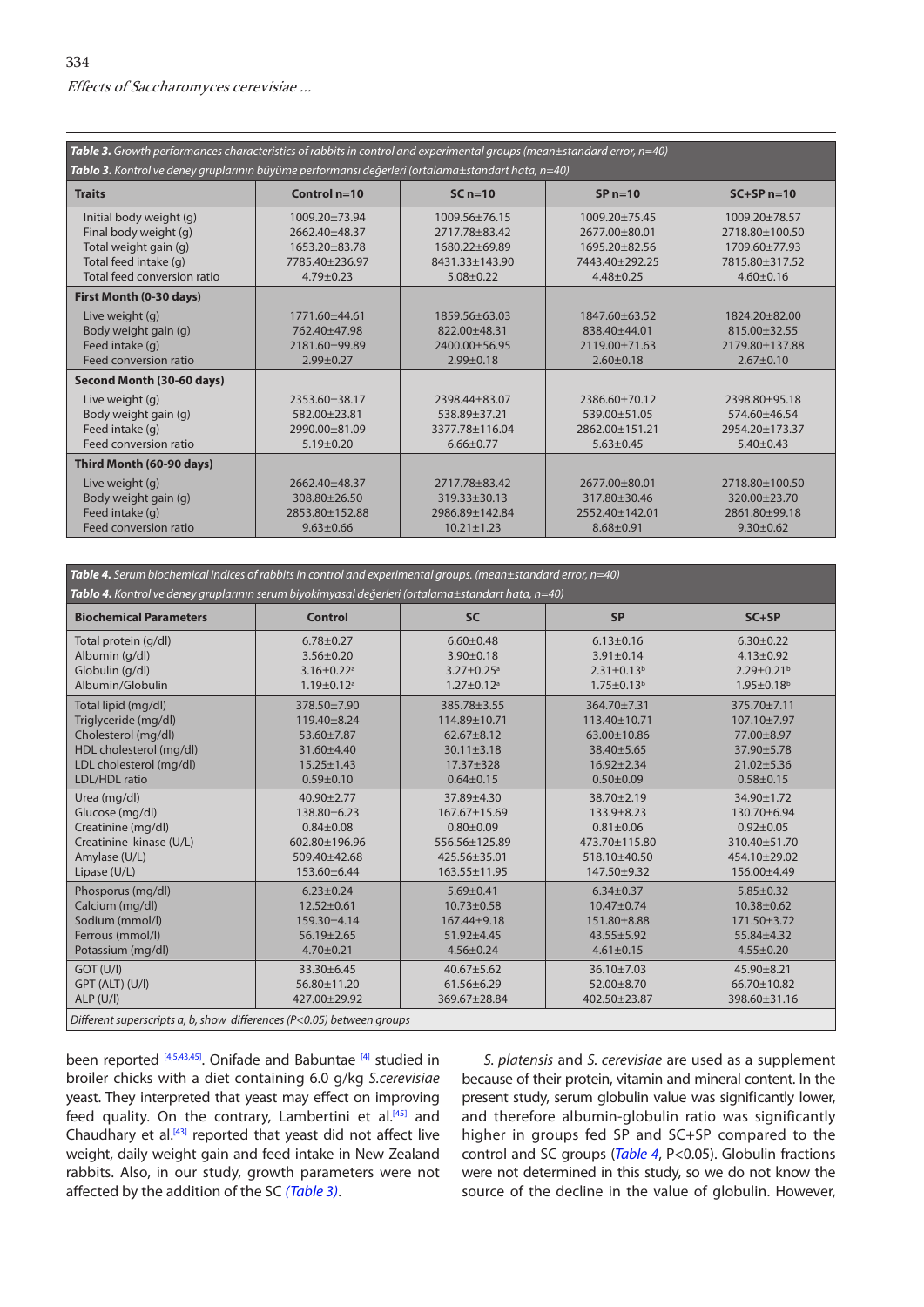<span id="page-4-0"></span>addition of SP may inhibit the growth of harmful bacteria in intestine [[46\]](#page-5-0) and the lower value of serum globulin of rabbits fed at 5% *S. platensis* may be attributed to the inhibitory effect of *S. platensis* against harmful intestinal microflora. Because harmful enteric bacteria secretes inflammatory agents and lead to increase in globulin synthesis of liver or of other tissues such as lymphatic tissue or plasma cells. *S. cerevisiae* has also an inhibitory effect against harmful intestinal microflora<sup>[11]</sup>, but the effects of *S. cerevisiae* and *S. platensis* on immune response may be different from each other. On the other hand, Heidarpour et  $al. [2]$  studied on albumin, globulin and their assigned ratio in calves feeding *S. platensis* in levels of 0, 2, 6 and 25 g/ day, and found no significant effect on serum albumin and globulin levels among treatment groups. Also, Moreira et al.[\[41\]](#page-5-0) found no significant effect of *S. platensis* on serum albumin and protein levels. However, Mariey et al.<sup>[6]</sup> stated that SP level at 0.2% had a significant increase in plasma total protein, albumin and globulin in laying hens. Bezeria et al.<sup>[\[32\]](#page-5-0)</sup> determined the high serum protein value in lambs fed 0, 5 and 10 g SP. These researchers suggested that the high value of serum protein, globulin and albumin may be due to protein quality and quantity of *S. platensis*.

*S. cerevisiae* cell wall component, beta glucan, had a cholesterol lowering effect was documented by some researchers [[16,19,20\].](#page-5-0) Paryad and Mahmoudi [[16\]](#page-5-0) reported reduction in plasma cholesterol and triglyceride value of chicks which was fed with yeast supplement. These researchers suggested that yeast may regulate the serum cholesterol concentrations by deconjunction of bile acids. However, Payandeh [\[47\],](#page-5-0) Ozsoy et al.<sup>[48]</sup>, and Yildiz et al.<sup>[\[49\]](#page-5-0)</sup> observed that SC did not affect the serum lipid, triglyceride and cholesterol. Also in the present study, there were no changes in serum lipid, triglyceride and cholesterol values of rabbits fed with the *S. cerevisiae* supplement (P>0.05, *[Table 4](#page-3-0)*).

*S. platensis* is rich in polyunsaturated fatty acids and phycocyanin [[22-24\]](#page-5-0). Some researcher[s \[31,50,51\]](#page-5-0) reported that the polyunsaturated fatty acids in *S. platensis* help to reduce serum lipid profiles. The addition of 16% of *S. platensis* into the rat diet caused to significant inhibition of serum total cholesterol in the study accomplished by Kato et al.<sup>[50]</sup>. Also, Nagaoka et al.<sup>[23]</sup> reported that phycocyanin plays a crucial role in the hypocholesterolemic action of *S. platensis* concentrate in rats. These researchers suggested that phycocyanin may inhibit both jejunal cholesterol absorption and ileal bile acid reabsorption by binding bile acid. However, in the present study there were no changes in these parameters of rabbits fed with *S. platensis* supplementation.

Average values of aspartate aminotransferase (AST), alanin aminophosphatase (ALP) and alanine aminotransaminase (ALT) in serum of rabbits were revealed no statistically significant differences between control. SC, SP and SC+SP groups *([Table 4\)](#page-3-0)*. These enzymes are located intracellularly in the body including liver, heart and kidney etc. Their level in the blood is increased when there is membrane damage in these cells. Hence, normal level of these enzymes in blood of rabbits fed diet containing 3 g/ kg SC and 5% SP suggests that it has no adverse effect on the cells of vital organs. These results agree with results of Shrivastava and Jha<sup>[20]</sup>, Saied et al.<sup>[52]</sup>, Ibrahim et al.<sup>[53]</sup>, Moreira et al.<sup>[\[41\]](#page-5-0)</sup> and Sixabella et al.<sup>[[54\]](#page-5-0)</sup>.

Administration of *S.cerevisiae* and *S. platensis* singly or in combination had no significant effect on serum biochemical parameters, except for serum globulin and albumin-globulin ratio. These results don't indicate that these supplements have any positive effects. However, there was a slightly positive effect of *S. platensis* on growth parameters, especially on feed conversion ratio. On the other hand, although not statistically significant, *S. platensis* and *S. cerevisiae* combination improved the body weight and body weight gain compared to control. So, *S. platensis* may be used as a growth promoter in animals. However, more studies would be necessary to elucidate the effects of supplementing spirulina on growth and to determine the optimum dietary concentration in animals.

#### **REFERENCES**

**1. Promya J, Chitmanat C:** The effects of *Spirulina platensis* and *Cladophora algae* on the growth performance, meat quality and immunity stimulating capacity of the African sharptooth catfish *(Clarias gariepinus). Int J Agric Biol*, 13, 77-82, 2011.

**2. Heidarpour A, Fourouzande H, Shahraki AD, Eghbalsaied S:** Effects of *Spirulina platensis* on performance, digestibility and serum biochemical parameters of Holstein calves. *Afr J Agri Res,* 6(22): 5061-5065, 2011.

**3. Veum TL, Bowman GL:** *Saccharomyces cervisiae* yeast culture in diets for mechanically-fed neonatal piglets and early growing self-fed pigs. *J Anim Sci*, 37 (1): 67-71, 1973.

**4. Onifade AA, Babatunde GM:** Supplemental value of dried yeast in a high-fibre diet for broiler chicks. *Anim Feed Sci Tech*, 62, 91-96, 1996.

**5. Onifade AA:** Growth performance, carcass characteristics, organ measurements and haematology of broiler chickens fed a high fibre diet supplemented with antibiotics or dried yeast. *Die Nahrung*, 41, 370-374, 1997.

**6. Mariey YA, Samak HR, Ibrahem MA:** Effect of using *Spirulına platensis algae* as a feed additive for poultry diets: 1- Productive and reproductive performances of local laying hens., *Egypt Poult Sci*, 32 (1): 201- 215, 2012.

**7. Onifade AA, Obiyan RI, Onipede E, Adejumo DO, Abu OA, Babatunde GM:** Assessment of the effects of supplementing rabbit diets with a culture of *Saccharomyces cerevisiae* using growth performance, blood composition and clinical enzyme activities. *Anim Feed Sci Tech*, 77, 25-32, 1999.

**8. Sreemannarayana O, Raju KVS, Ramaraju G, Prasad JR:** The use of Ulva fasciata, a marine alga as rabbit feed: Growth and conversion efficiency. *Indian Vet J,* 72, 989-999, 1995.

**9. Peiretti PG, Meineri G:** Effects of diets with increasing levels of Spirulina platensis on the performance and apparent digestibility in growing rabbits. *Livestock Sci*, 118, 173-177, 2008.

**10. Zanello G, Meurens F, Berri M, Salmon H:** *Saccharomyces boulardii*  effects on gastrointestinal diseases. *Curr Issues Mol Biol*, 11, 47-58, 2009.

**11. Hassanein MS, Soliman NK:** Effect of probiotic *(Saccharomyces cerevisiae)* adding to diets on intestinal microflora and performance of